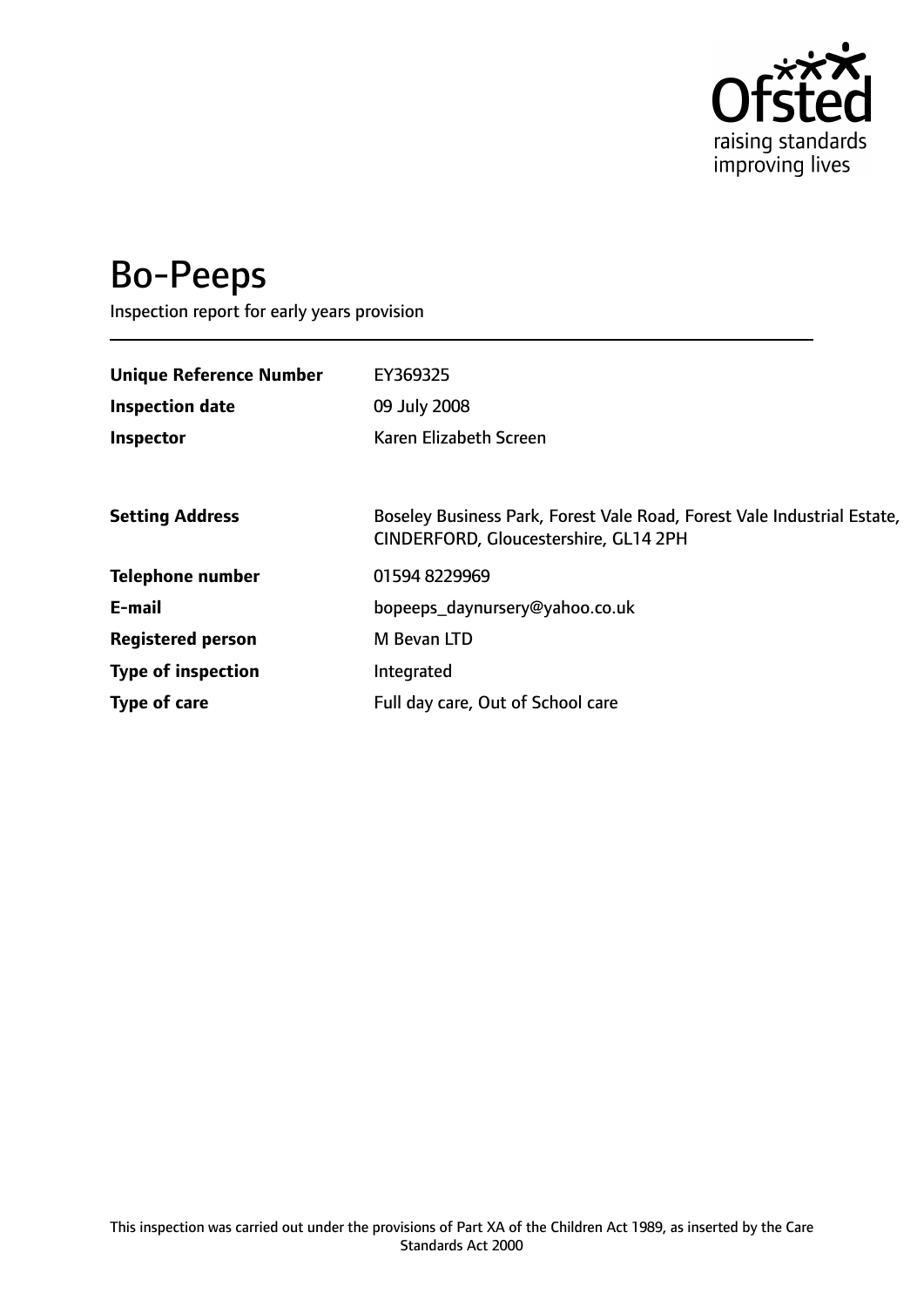#### **ABOUT THIS INSPECTION**

The purpose of this inspection is to assure government, parents and the public of the quality of childcare and, if applicable, of nursery education. The inspection was carried out under Part XA Children Act 1989 asintroduced by the Care Standards Act 2000 and, where nursery education is provided, under Schedule 26 of the School Standards and Framework Act 1998.

This report details the main strengths and any areas for improvement identified during the inspection. The judgements included in the report are made in relation to the outcomes for children set out in the Children Act 2004; the National Standards for under 8s day care and childminding; and, where nursery education is provided, the *Curriculum guidance for the foundation stage.*

The report includes information on any complaints about the childcare provision which Ofsted has received since the last inspection or registration or 1 April 2004 whichever is the later.

## **The key inspection judgements and what they mean**

*Outstanding: this aspect of the provision is of exceptionally high quality Good: this aspect of the provision is strong Satisfactory: this aspect of the provision is sound Inadequate: this aspect of the provision is not good enough*

For more information about early years inspections, please see the booklet *Are you ready for your inspection?* which is available from Ofsted's website: *www.ofsted.gov.uk.*

## **THE QUALITY AND STANDARDS OF THE CARE AND NURSERY EDUCATION**

On the basis of the evidence collected on this inspection:

The quality and standards of the care are satisfactory. The registered person meets the National Standards for under 8s day care and childminding.

The quality and standards of the nursery education are satisfactory.

## **WHAT SORT OF SETTING IS IT?**

Bo-Peeps Nursery first registered in 2005 and re-registered under the same management as a limited company in March 2008. It operates from a converted industrial unit on the outskirts of Cinderford, in the Forest of Dean, within easy travelling distance of Mitcheldean and Coleford. The nursery is open for 51 weeks of the year between 07:30 and 18.00, from Monday to Friday. They offer before and after school care and provide a holiday play scheme. They are able to collect children from Steam Mills, Forest View, Littledean, St. Whites, Westbury On Severn and Longhope Primary schools.

The nursery accept children from three months of age and have 77 children on roll. Of these, 16 receive funding for early years education. They support a number of children with learning difficulties/disabilities and children learning English as an additional language.

There are 20 members of staff working directly with the children, including a full-time cook. Of these, 13 hold a Level 3 qualification, two have achieved a Level 4 and one has qualified teacher status. In addition, two members of staff hold a further qualification in play-work,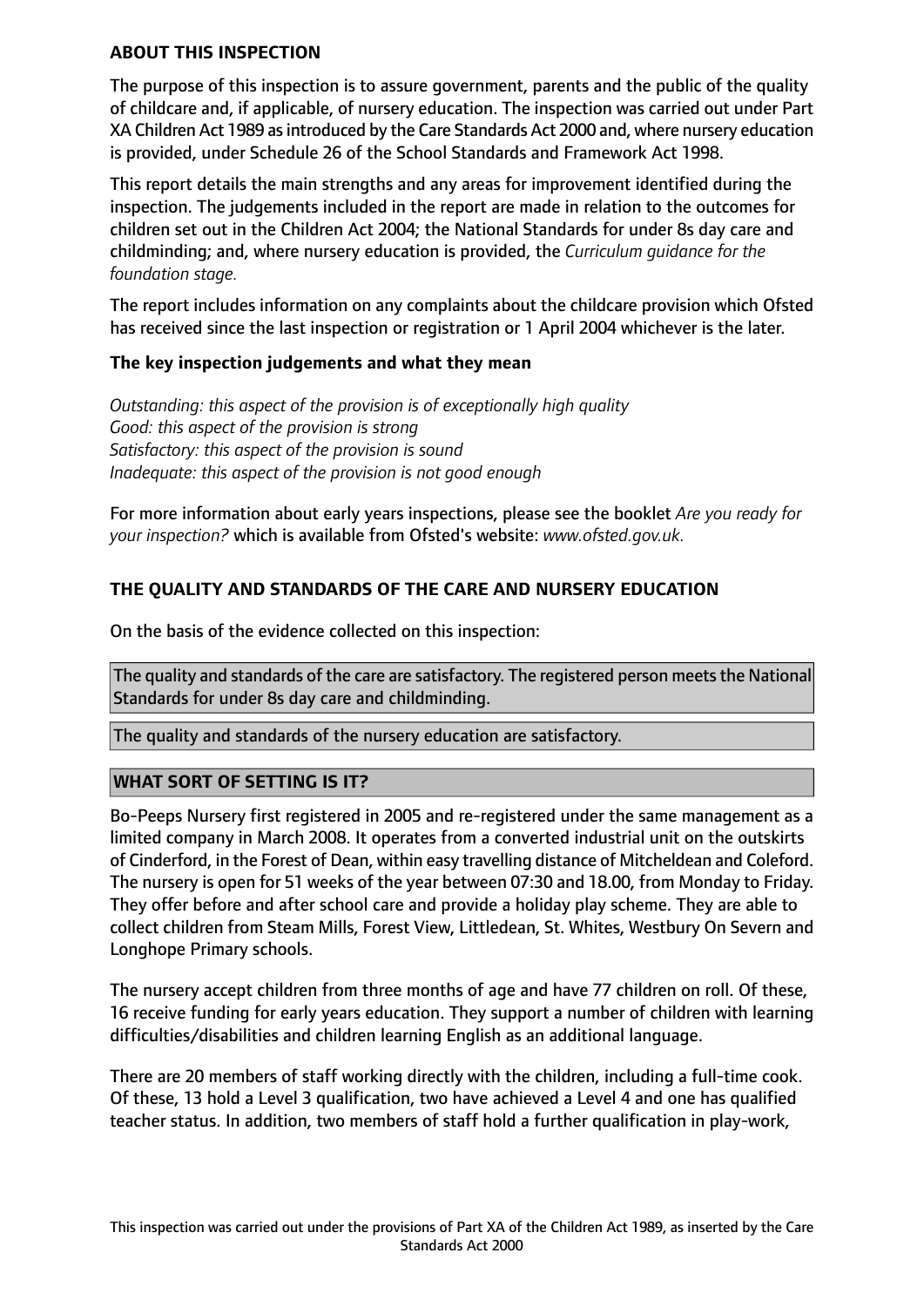namely, 'Take Five For Play'. All staff are trained in first aid, child protection, food hygiene and fire safety.

## **THE EFFECTIVENESS OF THE PROVISION**

## **Helping children to be healthy**

## The provision is good.

Children understand how to keep themselves healthy. They learn about the importance of good personal hygiene, through daily routines and develop independence in using the facilities provided. For example, from a young age children help themselves to soap and remember to put used paper towels in the bin. They are helped by photographs of the nursery's toilet facilities, clearly displayed in the correct sequential process. Children are protected from the spread of infection through the staff's consistent procedures, such as hygienic nappy changing systems and a clear sickness policy which helps to make parents aware that their children must not attend with infectious illnesses. Good records are kept of children with particular health requirements, in order to safeguard their welfare. Staff ensure nursery procedures are followed in recording accidents and administering medicines. In addition, clear medical emergency plans which include the vital information needed when calling an ambulance, such as the correct postcode, impact significantly on their ability to safeguard children.

Children's healthy diet is given high priority throughout the setting. The nursery employs a full-time cook, who provides a wide variety of nutritious, freshly cooked meals throughout the day. Wherever possible, she prepares food for children with special dietary requirements, to appear the same as that of the other children. For example, she arranged gluten free pasta into layers, to resemble the lasagne that the other children were offered for lunch. Although the staff do not generally eat with the children, they sit with them and encourage children to treat mealtimes as a social event. Children independently select their own water bottle or beaker when they are thirsty.

Children have a positive attitude to exercise and enjoy outside play in all but the worst weather conditions. They make good use of the nearby fields for short walks to support their learning about the natural environment and to a local park to use the large play equipment, such as climbing frames.

## **Protecting children from harm or neglect and helping them stay safe**

The provision is satisfactory.

Children's safety is promoted by enlisting parent's support in following nursery procedures when collecting their children, such as preventing unauthorised adults gaining entry to the nursery, when they are gaining entry for themselves. Communication between staff and management for reporting incidents is robust. However, staff sometimes lack foresight and awareness of potential dangers. For example, leaving an anti-bacterial device spray within reach of the children. This is significant, because the risk has already been identified and brought to the attention of staff and management, by a visiting pre-school professional conducting a support and monitoring visit.

Children demonstrate their sound knowledge of how to keep themselves safe when undertaking walks or outings into the community, for example, by making sure that they hold on to one of a number of rings on a specially developed safety line. Children learn what to do if they have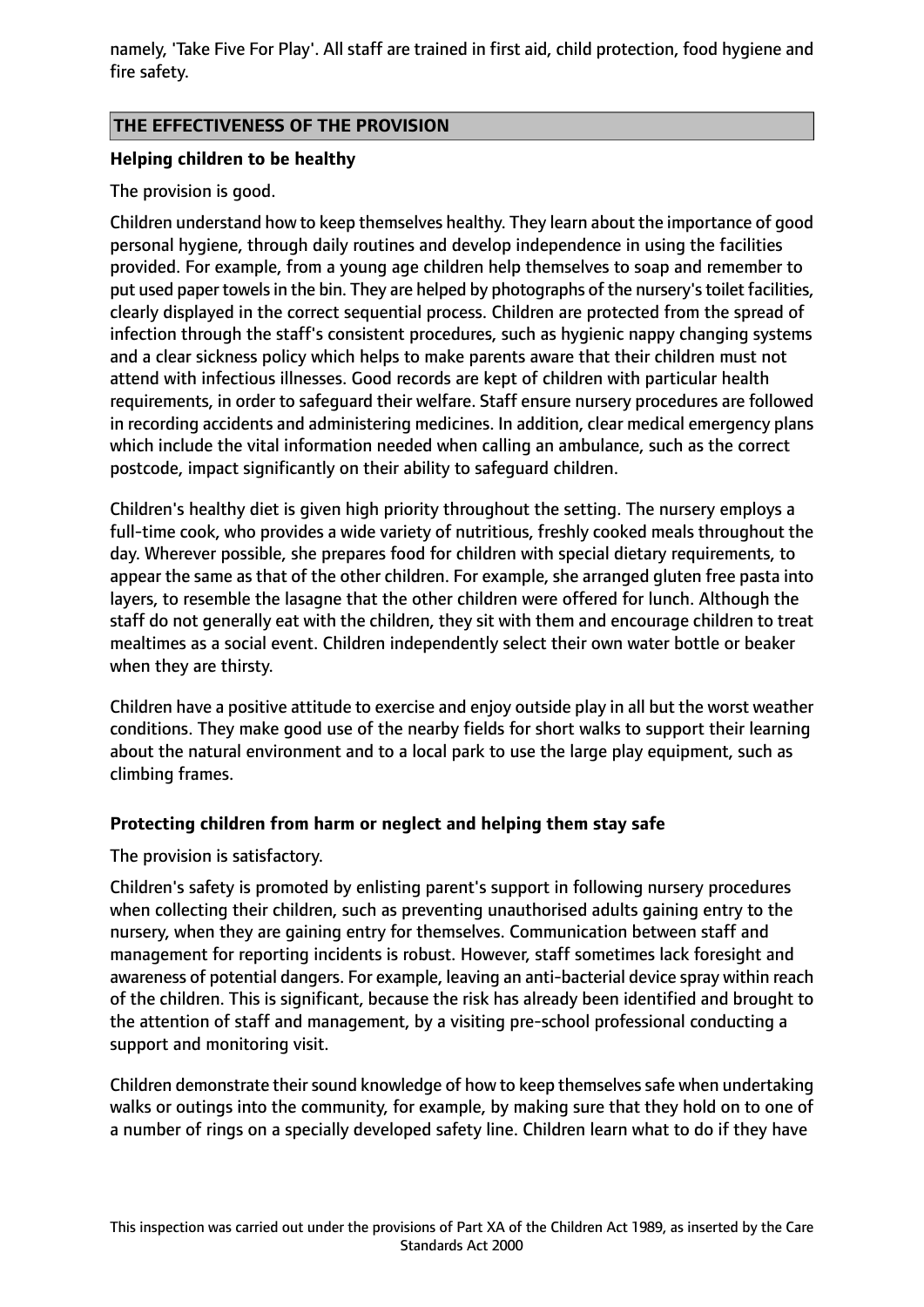to leave the building in an emergency, as they are involved in regular fire drills. The management also ensure that the fire-fighting equipment is well maintained.

The use of temperature strips in all rooms, mean that staff can be assured that a suitable temperature is maintained at all times. Children of all ages are enchanted and fascinated by the sensory room and want to spend much of the time they spend indoors, investigating this new facility. This is not the case in the role play and book areas, which do not entice children to stay and play.

Children are well protected by staff who are clear about the procedures to follow in managing child protection concerns. They are aware of the possible signs of children at risk and of their responsibility to report their concerns according to the local child procedures.

## **Helping children achieve well and enjoy what they do**

## The provision is satisfactory.

Children benefit from staff who are interested in what they say and do. For example, encouraged by a member of staff, a baby takes a few extra faltering steps. Children make friends with their peers and develop secure relationships with the well established staff team. Their confidence and self-esteem are raised by staff who are sensitive to their needs and know them well. Children learn to take turns and cooperate well. They are happy, keen to attend and quickly settle. Children make confident choices from the activities and experiences on offer, such as 'Gloop' made from cornflour and water. They also choose from a picture book displaying photographs of nursery toys and resources. Young children learn to count through everyday activities, for example, a young child correctly identifies three segments of Satsuma on her plate. Children's developing independence is not always given sufficient attention. For example, they are not afforded the opportunity to cut up fruit for their snack, butter their own cracker, or pour themselves a drink. This is also reflected within the provision for nursery education. The plans and patterns within the day are well established, enabling children to predict what will happen next. Planning is undertaken, but it is not rigid and is subject to change according to children's interests.

## Nursery Education.

The quality of teaching and learning is satisfactory. Individual staff have variable knowledge and expertise in their use of the Foundation Stage to promote children's learning. Similarly, while some are skilled in the use of effective questioning and prompting techniques, such as using open ended questions and conversation to encourage children's thinking; others are less proficient. All staff are very enthusiastic about their own involvement in planning, which has recently been revised by the manager, to focus on following children's interests. Staff make regular, useful observations, but these are not effectively linked back to planning, to ensure that all areas of the curriculum are delivered to a constant standard, or to help children to build on what they already know. This is also reflected within the provision for younger children. Children with learning difficulties/disabilities are afforded good support. With the parent's consent, staff seek professional advice, support and involvement, at the earliest opportunity.

Children show a strong sense of self and as a member of the nursery. They respond well in a caring environment, where they are beginning to learn to consider other peoples needs as well as their own. They learn to work together, for example, two boys each take one side of a large plastic container and carry it to where it is stored when not in use. Children confidently interact with unfamiliar adults, such as asking for help to put on their Wellington boots, in preparation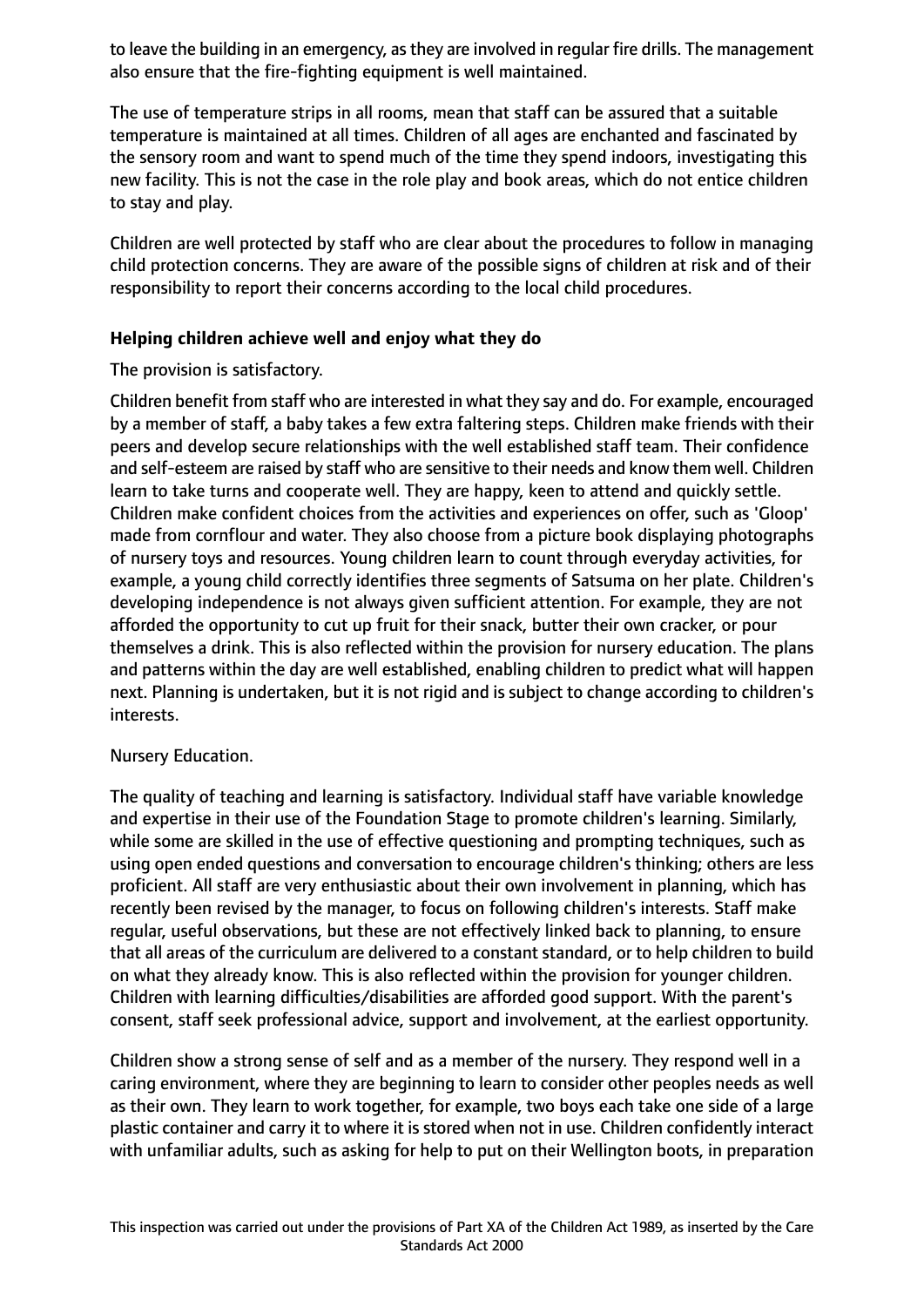for their walk in the intermittent rain. Children show increasing independence in selecting and carrying out activities, however, some opportunities for developing children's independence further, are not always sufficiently well fostered.

Children confidently participate in discussions and demonstrate good speaking skills, for example, a child describes the pear she is eating, as 'watery'. The environment, is not used to the best advantage, to promote children's understanding of the written word. In addition, resources for role play do not always include materials to promote independent and spontaneous writing, such as pencils, paper, and envelopes. Similarly activities, such as painting are not sufficiently exploited to promote writing for a purpose, such as encouraging children to write their own names on their work.

Children are beginning to use language to compare size and shape as they construct with plastic bricks. They also enjoy singing nursery rhymes, learning to subtract by one as they sing nursery rhymes. However, opportunities to develop children's understanding of simple calculations through everyday activities, such as finding out if they have enough chairs for snack time, are insufficiently fostered. In addition, the potential to develop children's understanding of volume, weight and capacity is not always sufficiently exploited as they play with sand and water.

Children benefit from good opportunities to lean about life cycles as they take part in visits to a local farm to monitor the growth and development of lambs. Children are developing a very good awareness of features of the local environment through purposeful planned and impromptu visits, such as to the pet shop to buy a goldfish. Children's understanding of how computers work, is re-enforced through imitating adults and through explicit teaching. Children are also supported to develop their knowledge of how cameras work, through direct involvement in taking pictures of each other and later displaying them on the walls; but are not involved in the printing process. Children enjoy exploring and investigating objects and living things on their many outings to the local woods. However, there are currently fewer opportunities presented within the enclosed outside play area.

Children enthusiastically take part in physically demanding and challenging activities, such as climbing, swinging and jumping as they tackle large play apparatus in the nearby park. They also learn to work together as they take part in football games. However, children are set too few challenges to develop their physical capabilities through everyday tasks, such as pouring their own drinks and helping to prepare the snack. Children are accomplished in dressing themselves in their coats and Wellington boots, in eager preparation for a walk to the wood.

Children learn to link sound and movement as they joyfully explore the different sounds of a range of instruments. They also respond well to what they see, hear, touch, taste and feel. For example, scooping up 'Gloop' and noticing how it changes from firm to runny and trickles through their fingers. Children are afforded the opportunity and time to explore and research ideas to their satisfaction. For example, a child is helped to complete a picture of a dinosaur on the computer and when time to tidy up, is assured that it is saved and he will be able to complete it later on. Children do not spend extended periods of time engaged in role play, because the dedicated area is not currently stocked and organised to entice them to stay and play.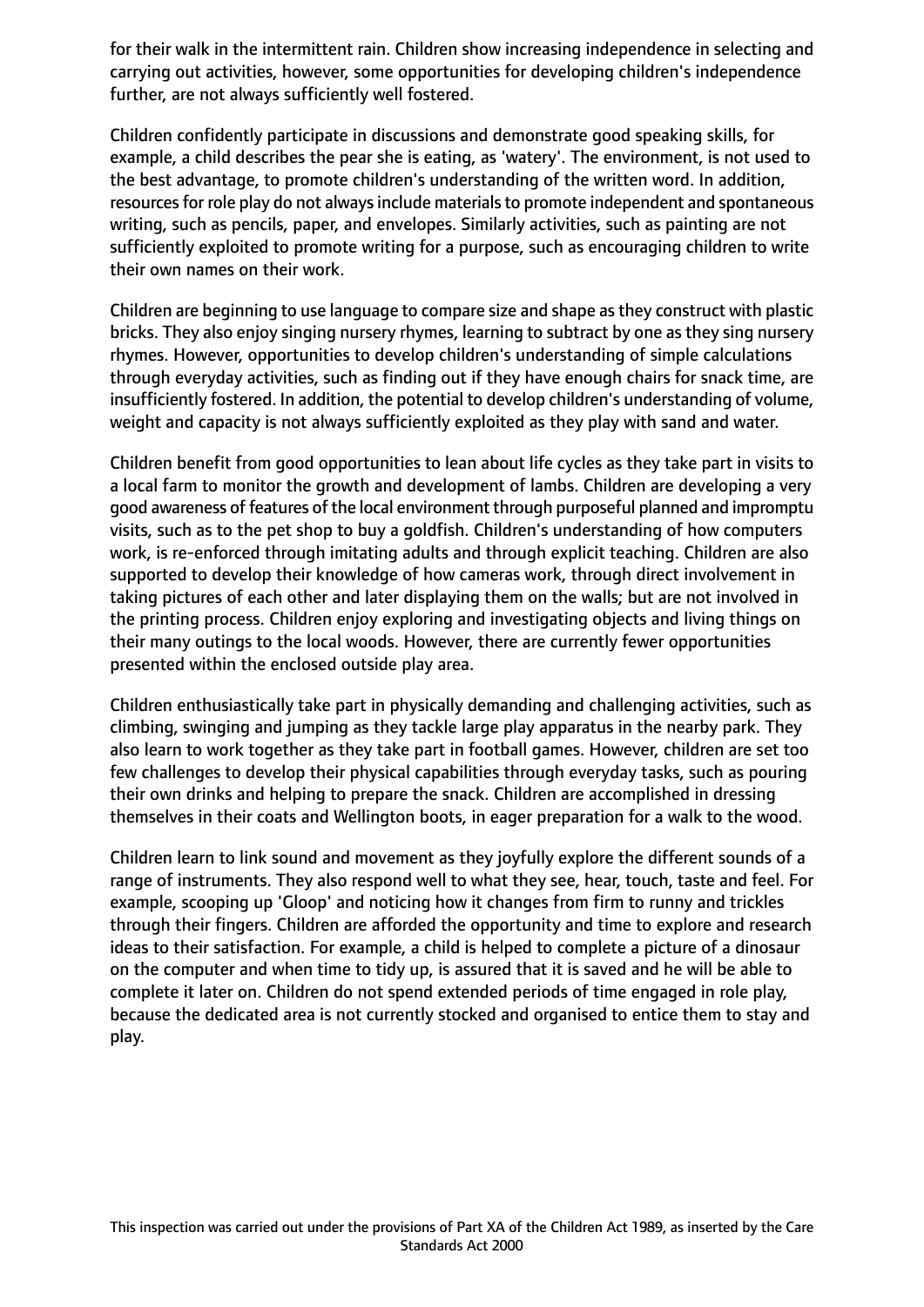## **Helping children make a positive contribution**

The provision is good.

Children are well behaved. Staff provide good role models through their calm and polite manner and have reasonable and realistic expectations of children's behaviour. They set and maintain clear and consistent limits, using positive behaviour strategies. Children develop a sense of belonging through the warm welcome extended to their whole families. They are valued as individuals and learn to appreciate each other's similarities and differences through discussion and resources. Children's spiritual, moral, social and cultural development is fostered. Staff have a 'can do' attitude towards finding solutions to any difficulties affecting the inclusion of all children. They also seek advice and support, when appropriate, from outside agencies.

Partnership with parents is good. Close partnership with parents is achieved through daily written and verbal reports. Parents are invited to contribute and some choose to add their own observations to their child's records. Parent's meetings give parents the opportunity to discuss their children's learning and development, and to experience first-hand some of the activities and experiences their children take part in. Staff ensure that parents views are sought and acted upon, for example, through the use of questionnaires. Parents views are regularly canvassed in this way on subjects, such as how they would like the outside play area developed. In addition, each room has a 'suggestions' sheet displayed prominently on the wall, which staff, parents and school-age children add to. The management's decision to develop the outside area, was also originally made in response to parents' suggestions for improvement. Parents value the friendly stable team and the management's approach to flexible childcare arrangements.

## **Organisation**

The organisation is satisfactory.

The setting meets the needs of the range of children for whom it provides. Personal information and specific permissions are obtained before the children attend. They are regularly up-dated and filed securely for each child. Policies and procedures, such as the lost child policy have been specifically developed for the nursery, in order to help promote the efficient management of the provision. Good organisation of staff rotas and emergency cover, helps to ensure that familiar trusted adults care for the children in the event of staff sickness and holidays. Both staff and management recognise that arrangements for storing cleaning materials are not sufficiently rigorous.

Leadership and management is satisfactory. Management are committed to improving their provision and have worked hard on several large improvement projects, such as building a 'sensory room'. They have also recently reviewed staff deployment and employed a teacher in the pre-school provision. Staff are clear about their roles and responsibilities. There is a strong team spirit, partly due to staff involvement in many of the decision making processes, such as the appointment of new staff. Children profit from the management's commitment to supporting staff training and development. They recognise that they will benefit from further training, to secure their understanding and delivery of the curriculum, in order to enhance their practice and improve outcomes for children.

## **Improvements since the last inspection**

Not applicable.